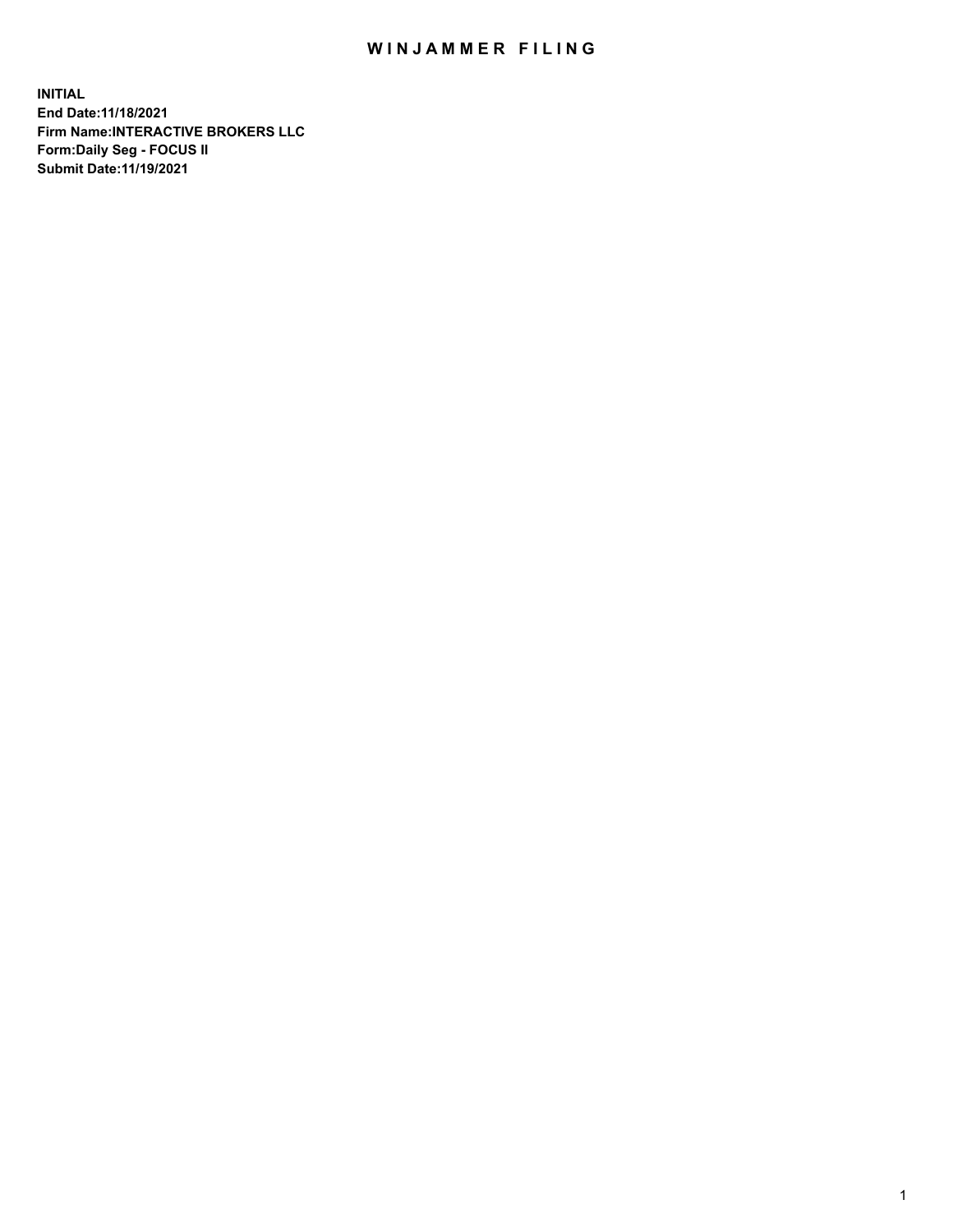**INITIAL End Date:11/18/2021 Firm Name:INTERACTIVE BROKERS LLC Form:Daily Seg - FOCUS II Submit Date:11/19/2021 Daily Segregation - Cover Page**

| Name of Company                                                                                                                                                                                                                                                                                                                | <b>INTERACTIVE BROKERS LLC</b>                                                                           |
|--------------------------------------------------------------------------------------------------------------------------------------------------------------------------------------------------------------------------------------------------------------------------------------------------------------------------------|----------------------------------------------------------------------------------------------------------|
| <b>Contact Name</b>                                                                                                                                                                                                                                                                                                            | James Menicucci                                                                                          |
| <b>Contact Phone Number</b>                                                                                                                                                                                                                                                                                                    | 203-618-8085                                                                                             |
| <b>Contact Email Address</b>                                                                                                                                                                                                                                                                                                   | jmenicucci@interactivebrokers.c<br>om                                                                    |
| FCM's Customer Segregated Funds Residual Interest Target (choose one):<br>a. Minimum dollar amount: ; or<br>b. Minimum percentage of customer segregated funds required:% ; or<br>c. Dollar amount range between: and; or<br>d. Percentage range of customer segregated funds required between:% and%.                         | $\overline{\mathbf{0}}$<br>$\overline{\mathbf{0}}$<br>155,000,000 245,000,000<br>0 <sub>0</sub>          |
| FCM's Customer Secured Amount Funds Residual Interest Target (choose one):<br>a. Minimum dollar amount: ; or<br>b. Minimum percentage of customer secured funds required:%; or<br>c. Dollar amount range between: and; or<br>d. Percentage range of customer secured funds required between:% and%.                            | $\overline{\mathbf{0}}$<br>$\overline{\mathbf{0}}$<br>80,000,000 120,000,000<br>00                       |
| FCM's Cleared Swaps Customer Collateral Residual Interest Target (choose one):<br>a. Minimum dollar amount: ; or<br>b. Minimum percentage of cleared swaps customer collateral required:% ; or<br>c. Dollar amount range between: and; or<br>d. Percentage range of cleared swaps customer collateral required between:% and%. | $\overline{\mathbf{0}}$<br>$\underline{\mathbf{0}}$<br>$\underline{0}$ $\underline{0}$<br>0 <sub>0</sub> |

Attach supporting documents CH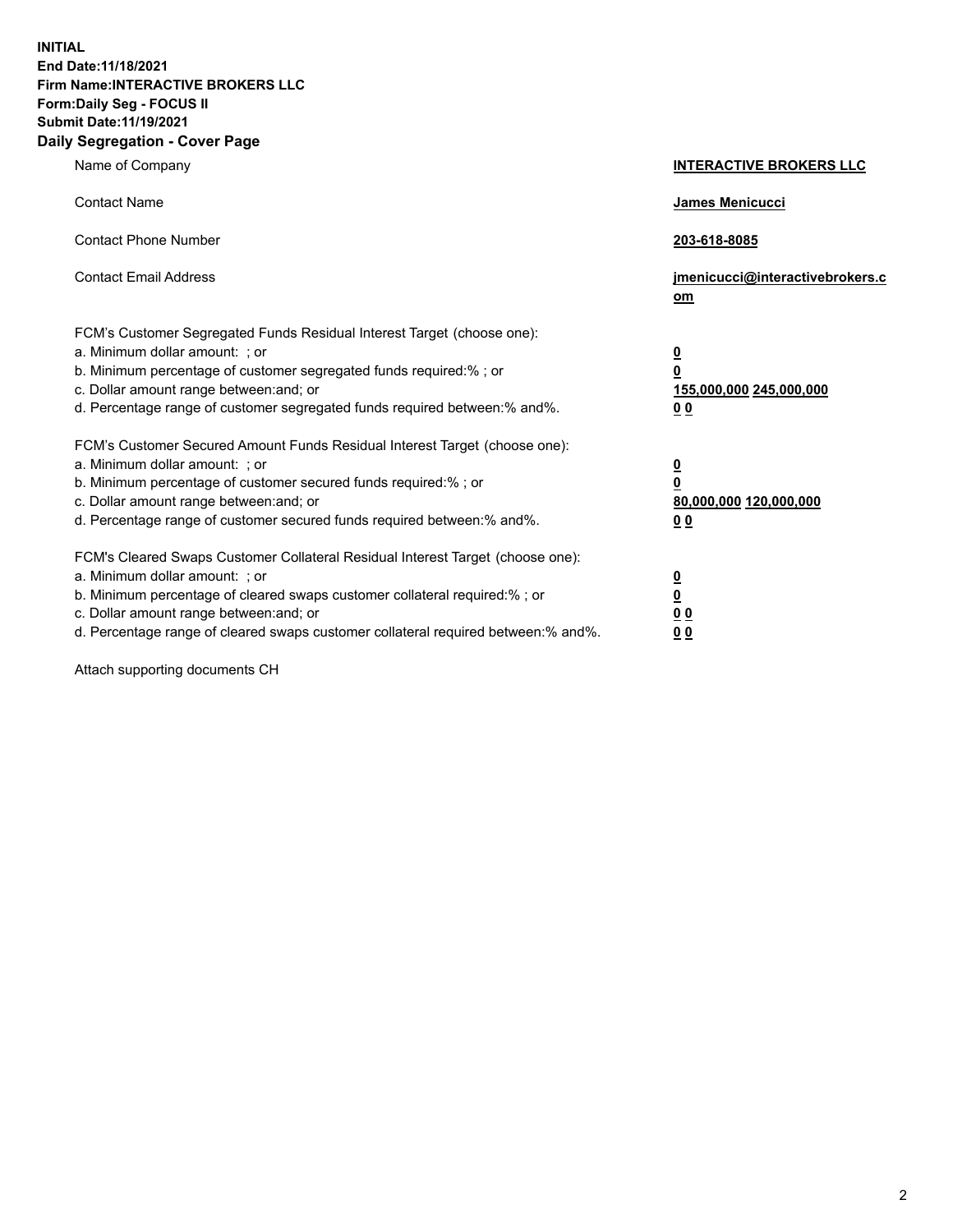## **INITIAL End Date:11/18/2021 Firm Name:INTERACTIVE BROKERS LLC Form:Daily Seg - FOCUS II Submit Date:11/19/2021 Daily Segregation - Secured Amounts**

|                | Daily Ocglegation - Occuled Anioants                                                        |                                   |
|----------------|---------------------------------------------------------------------------------------------|-----------------------------------|
|                | Foreign Futures and Foreign Options Secured Amounts                                         |                                   |
|                | Amount required to be set aside pursuant to law, rule or regulation of a foreign            | $0$ [7305]                        |
|                | government or a rule of a self-regulatory organization authorized thereunder                |                                   |
| $\mathbf{1}$ . | Net ledger balance - Foreign Futures and Foreign Option Trading - All Customers             |                                   |
|                | A. Cash                                                                                     | 503,010,042 [7315]                |
|                | B. Securities (at market)                                                                   | $0$ [7317]                        |
| 2.             | Net unrealized profit (loss) in open futures contracts traded on a foreign board of trade   | -3,892,763 [7325]                 |
| 3.             | Exchange traded options                                                                     |                                   |
|                | a. Market value of open option contracts purchased on a foreign board of trade              | 139,885 [7335]                    |
|                | b. Market value of open contracts granted (sold) on a foreign board of trade                | $-13,535$ [7337]                  |
| 4.             | Net equity (deficit) (add lines 1. 2. and 3.)                                               | 499,243,629 [7345]                |
| 5.             | Account liquidating to a deficit and account with a debit balances - gross amount           | 14,288 [7351]                     |
|                | Less: amount offset by customer owned securities                                            | 0 [7352] 14,288 [7354]            |
| 6.             | Amount required to be set aside as the secured amount - Net Liquidating Equity              | 499,257,917 [7355]                |
|                | Method (add lines 4 and 5)                                                                  |                                   |
| 7.             | Greater of amount required to be set aside pursuant to foreign jurisdiction (above) or line | 499,257,917 [7360]                |
|                | 6.                                                                                          |                                   |
|                | FUNDS DEPOSITED IN SEPARATE REGULATION 30.7 ACCOUNTS                                        |                                   |
| 1.             | Cash in banks                                                                               |                                   |
|                | A. Banks located in the United States                                                       | 30,494,129 [7500]                 |
|                | B. Other banks qualified under Regulation 30.7                                              | 0 [7520] 30,494,129 [7530]        |
| 2.             | Securities                                                                                  |                                   |
|                | A. In safekeeping with banks located in the United States                                   | 320,975,320 [7540]                |
|                | B. In safekeeping with other banks qualified under Regulation 30.7                          | 0 [7560] 320,975,320 [7570]       |
| 3.             | Equities with registered futures commission merchants                                       |                                   |
|                | A. Cash                                                                                     | $0$ [7580]                        |
|                | <b>B.</b> Securities                                                                        | $0$ [7590]                        |
|                | C. Unrealized gain (loss) on open futures contracts                                         | $0$ [7600]                        |
|                | D. Value of long option contracts                                                           | $0$ [7610]                        |
|                | E. Value of short option contracts                                                          | 0 [7615] 0 [7620]                 |
| 4.             | Amounts held by clearing organizations of foreign boards of trade                           |                                   |
|                | A. Cash                                                                                     | $Q$ [7640]                        |
|                | <b>B.</b> Securities                                                                        | $0$ [7650]                        |
|                | C. Amount due to (from) clearing organization - daily variation                             | $0$ [7660]                        |
|                | D. Value of long option contracts                                                           | $0$ [7670]                        |
|                | E. Value of short option contracts                                                          | 0 [7675] 0 [7680]                 |
| 5.             | Amounts held by members of foreign boards of trade                                          |                                   |
|                | A. Cash                                                                                     | 266,982,870 [7700]                |
|                | <b>B.</b> Securities                                                                        | $0$ [7710]                        |
|                | C. Unrealized gain (loss) on open futures contracts                                         | 1,371,654 [7720]                  |
|                | D. Value of long option contracts                                                           | 139,885 [7730]                    |
|                | E. Value of short option contracts                                                          | -13,535 [7735] 268,480,874 [7740] |
| 6.             | Amounts with other depositories designated by a foreign board of trade                      | 0 [7760]                          |
| 7.             | Segregated funds on hand                                                                    | $0$ [7765]                        |
| 8.             | Total funds in separate section 30.7 accounts                                               | 619,950,323 [7770]                |
| 9.             | Excess (deficiency) Set Aside for Secured Amount (subtract line 7 Secured Statement         | 120,692,406 [7380]                |
|                | Page 1 from Line 8)                                                                         |                                   |
| 10.            | Management Target Amount for Excess funds in separate section 30.7 accounts                 | 80,000,000 [7780]                 |
| 11.            | Excess (deficiency) funds in separate 30.7 accounts over (under) Management Target          | 40,692,406 [7785]                 |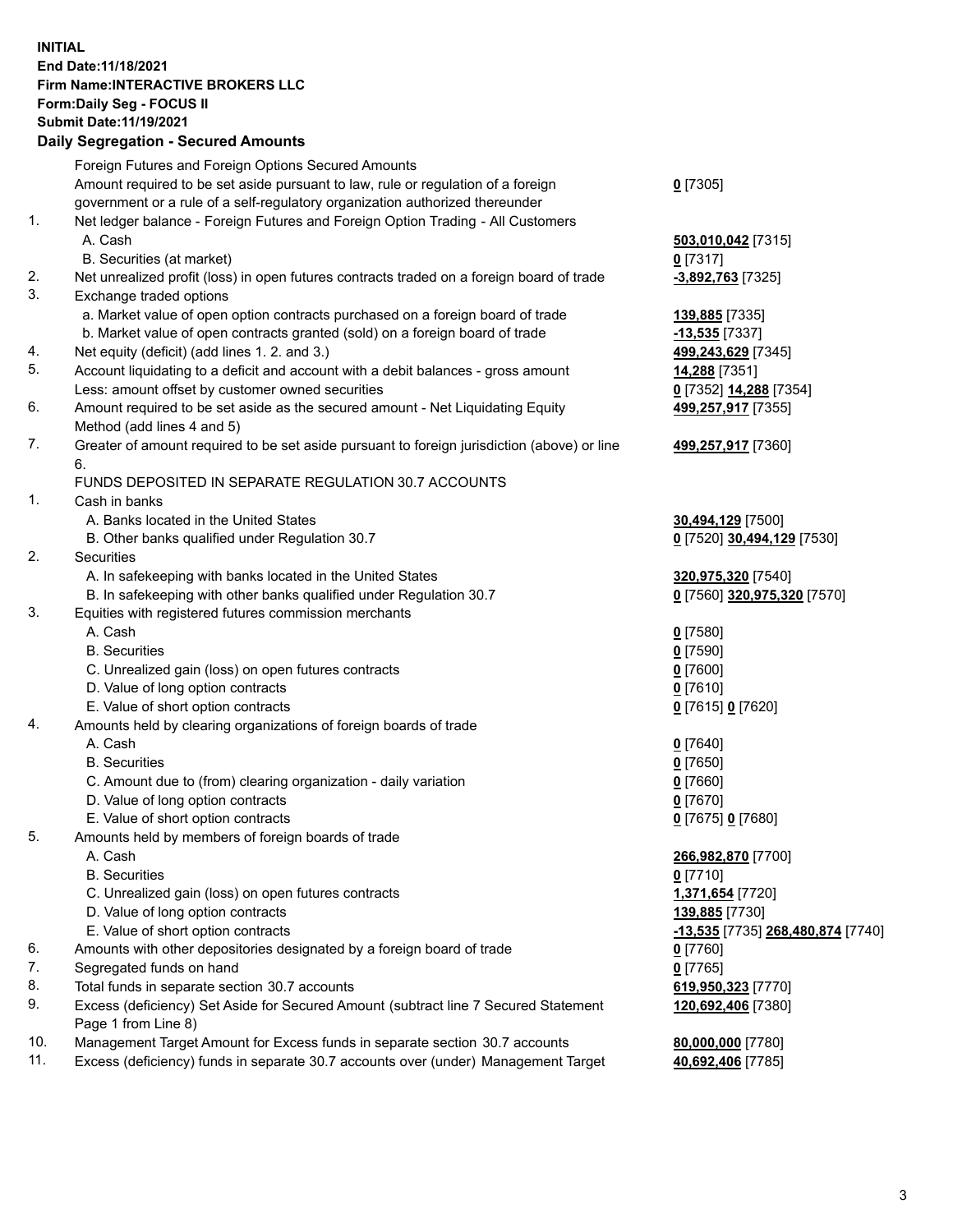**INITIAL End Date:11/18/2021 Firm Name:INTERACTIVE BROKERS LLC Form:Daily Seg - FOCUS II Submit Date:11/19/2021 Daily Segregation - Segregation Statement** SEGREGATION REQUIREMENTS(Section 4d(2) of the CEAct) 1. Net ledger balance A. Cash **7,476,205,651** [7010] B. Securities (at market) **0** [7020] 2. Net unrealized profit (loss) in open futures contracts traded on a contract market **172,765,688** [7030] 3. Exchange traded options A. Add market value of open option contracts purchased on a contract market **510,048,477** [7032] B. Deduct market value of open option contracts granted (sold) on a contract market **-422,279,213** [7033] 4. Net equity (deficit) (add lines 1, 2 and 3) **7,736,740,603** [7040] 5. Accounts liquidating to a deficit and accounts with debit balances - gross amount **1,066,775** [7045] Less: amount offset by customer securities **0** [7047] **1,066,775** [7050] 6. Amount required to be segregated (add lines 4 and 5) **7,737,807,378** [7060] FUNDS IN SEGREGATED ACCOUNTS 7. Deposited in segregated funds bank accounts A. Cash **1,650,434,504** [7070] B. Securities representing investments of customers' funds (at market) **3,671,701,700** [7080] C. Securities held for particular customers or option customers in lieu of cash (at market) **0** [7090] 8. Margins on deposit with derivatives clearing organizations of contract markets A. Cash **1,987,392,713** [7100] B. Securities representing investments of customers' funds (at market) **527,642,681** [7110] C. Securities held for particular customers or option customers in lieu of cash (at market) **0** [7120] 9. Net settlement from (to) derivatives clearing organizations of contract markets **20,121,901** [7130] 10. Exchange traded options A. Value of open long option contracts **509,625,264** [7132] B. Value of open short option contracts **-421,931,775** [7133] 11. Net equities with other FCMs A. Net liquidating equity **0** [7140] B. Securities representing investments of customers' funds (at market) **0** [7160] C. Securities held for particular customers or option customers in lieu of cash (at market) **0** [7170] 12. Segregated funds on hand **0** [7150] 13. Total amount in segregation (add lines 7 through 12) **7,944,986,988** [7180] 14. Excess (deficiency) funds in segregation (subtract line 6 from line 13) **207,179,610** [7190] 15. Management Target Amount for Excess funds in segregation **155,000,000** [7194] 16. Excess (deficiency) funds in segregation over (under) Management Target Amount **52,179,610** [7198]

Excess